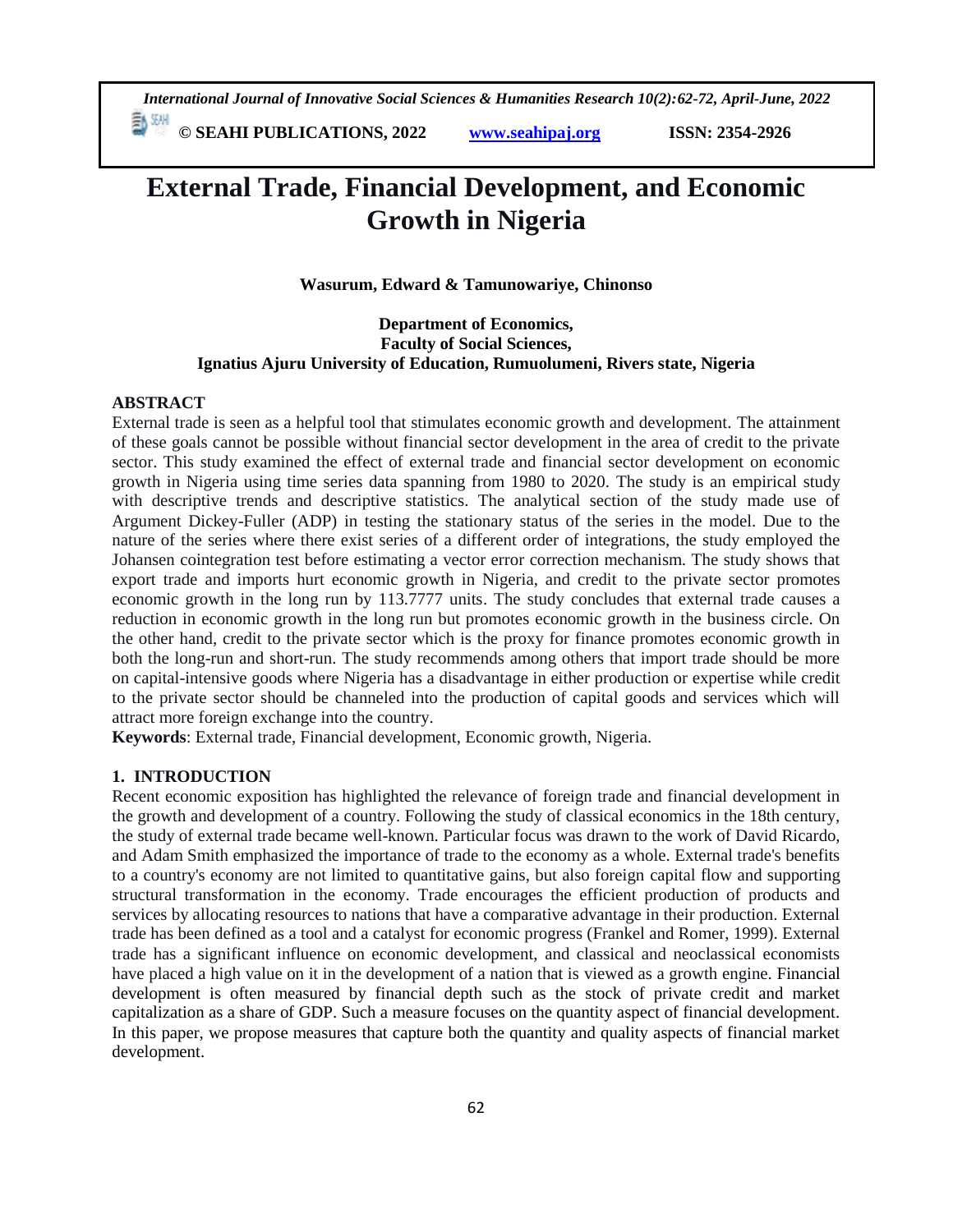According to Oluwasola and Olumide (2012), the basis for foreign trade is based on the reality that nations throughout the world differ in terms of resource endowment, preferences, technology, size of production, and potential for growth and development. Because of these significant disparities, countries participate in trade with one another, and overseas trade has enabled nations to exchange and consume commodities and services that they do not produce. Traders participate in economic operations to maximize profits generated by differences in the international economic environment of nations (Adedeji, 2006). According to Kehinde et al. (2012), trade may increase development from the supply side, but only if the balance of payment costs decreased the availability of imported inputs that enter the product of exports, pushing exporters to employ pricier imports of double quality. As a result, countries participate in trade to enjoy a diverse range of commodities and services and raise their people's level of life.

External trade is seen as helpful to both growth and development by the neoclassical and classical schools of thinking. According to Apple-yard et al. (2006), there is a widespread misconception that China's economic expansion is assuming a new form to the cost of its numerous trade partners, particularly Nigeria, the African continent's largest trading partner. However, contrary to the aforementioned assertion, a critical analysis of the effect of Chinese investment and trade on Nigeria's duo (growth and development) as elaborated by Nabine (2009) demonstrates that, in the short run, bilateral trade fails to impart positively on Nigeria's economic growth, but the long-term relationship could promote economic growth in Nigeria. However, the performance of foreign trade is predicated on financial development. This means that credit is a significant driver of external commerce and economic growth. Financial development refers to the act of making credit available to investors through deposit money institutions. Stiglitz and Weiss, on the other hand (1983). However, the empirical literature on the link between foreign trade and economic development is extensive. Some of the papers analyzed, on which this research was based, did not take into account the role of credit in the private sector. As a result, using time series data spanning 1980 to 2020, this study analyzed the impact of international trade and credit to the private sector on economic development in Nigeria. Furthermore, the research tracked financial development through loans to private-sector investment, while international commerce will be represented by the import and export components of GDP. The rest of this work is organized as follows; section one is the introduction, and section two is the literature review. Section three is data analysis and sources of data.

## **2. REVIEW OF RELATED LITERATURE**

#### **Conceptual Clarification**

**External Trade:** Trade is a recurring series of exchanges of products via market transactions (Abebefe 1995). If the transaction extends outside the borders of sovereign political power, it is said to as international. External commerce, as described by Samuelson and Nordhaus (2002), is the mechanism through which nations export and import products, services, and capital. They highlight three contrasts between internal and foreign commerce as enlarged commercial options, sovereign states, and exchange rates, all of which have significant practical and economic implications. External trade factors are that trade encourages specialization, and specialization boosts production (Ingram and Dunn 1993, Samuelson and Nordhaus 2002). As a result, the term "external commerce" refers to the exchange of products and services beyond international borders. Governments maintain track of transactions between nations to understand what is going on in the process of external commerce. Such transactions are recorded in the balance of payment accounts.

**Benefits of Foreign Trade:** External trade provides several economic benefits to the world's home economies. Traditionally, Adam Smith's classical presentation in his comparative cost theory has demonstrated unequivocally that the greatest conceivable benefit from trade for all nations would be attained if each nation devoted itself to what it can produce modestly. This suggests effective resource allocation, provided that each country specializes in manufacturing goods where it has a competitive advantage over others. As a result, governments direct their production elements to places where they can create more. Despite this, the overall global output of commodities appears to be increasing due to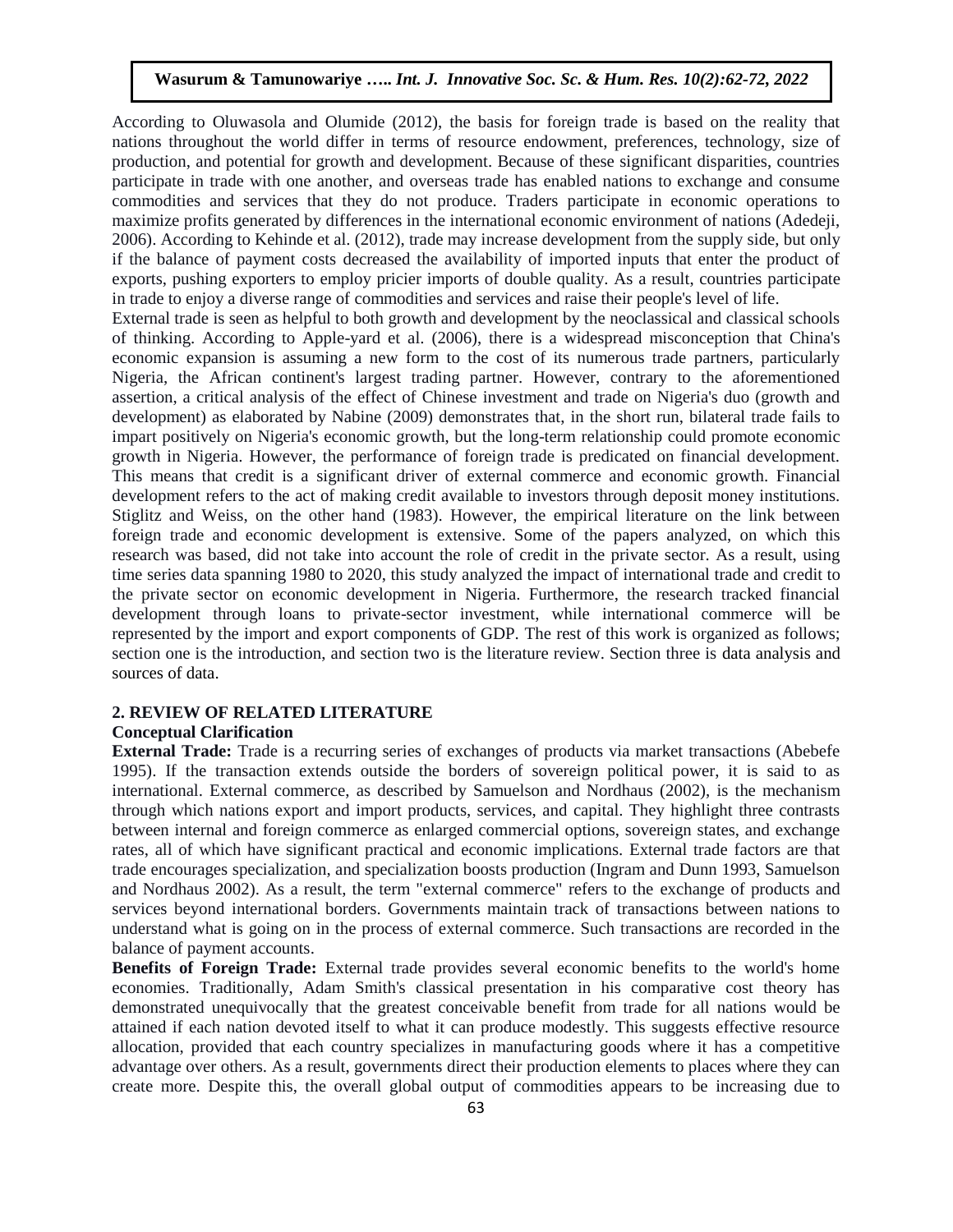international trade. This rise in global output broadens the range of items offered to customers. And customers have the option of exercising their preferences, which will raise the standard of living index in the long run. External trade also raises the stakes of competitiveness. Without external trade, baby industries are protected from foreign competition, resulting in a monopolistic environment with the potential to raise prices above competitive levels. As a result, opening up trade routes to outside usage will increase competition and give the invisible hand a better chance to perform its magic.

**Economic Growth:** Feldman et al. (2016) defined economic growth as a rise in aggregate production and economic development, as well as the extension of capacities that contribute to the advancement of society through realizing the potential of individuals, businesses, and communities. Ivic (2015) defined economic growth as a rise in the gross domestic product (GDP) as the major quantitative measure of production for one year, whereas economic development includes both quantitative and qualitative improvements in the country's economic position. Acemoglu and Robinson (2010) defined economic growth as a society's ability to enhance its human capital, physical capital, and technological capital over a certain period. Economic growth is defined in the context of this work as a sustained rise in a country's production over time.

Economic growth, as it is often and interchangeably used for sustainable development, is defined as economic development that feeds the hunger of the present generation without jeopardizing the yearnings of future generations. Ite (2003) and Ikeme (2000) It is a catalytic engine in which the direction of investments, institutional reform, resource exploitation, and technical development orientation is made relevant to future as well as existing demands (Bonn, N.D). It is also an alternate development mechanism for improving human living standards without jeopardizing society's worth. The concept arose as a result of the realization that economic development and the environment are inextricably linked, as Boon (n. d.) stated that by the year 2000 and beyond, although it was popularized by the Brundtland Commission's report, which the United Nations General Assembly was assigned to use as long-term strategically environmental planning for the achievement of sustainable development.

# **Theoretical Literature**

**Absolute Advantage Trade Theory:** Adam Smith proposed the principle of absolute cost advantage in his renowned book "Wealth of Nations" in 1776. The theory arose as a result of criticism leveled toward mercantilism. He argued that free trade was the greatest policy for the world's nations. Smith believed that via free trade, each nation might specialize in the production of goods that it could manufacture more efficiently than the other nations while importing commodities that it could produce less efficiently. This worldwide specialization of production components would boost global output, which would be shared by trade nations. As a result, a nation does not have to benefit at the expense of other nations; instead, all nations can benefit at the same time. In other words, a country should specialize in the manufacture and export of items in which it has a lower cost or absolute cost advantage over others, according to the thesis. The same country, on the other hand, should import a commodity that has a greater cost or an absolute cost disadvantage.

**Theory of Comparative Advantage:** Absolute advantage fails to consider whether, if a country has a comparative advantage in the production of two items, trade is still required or advantageous to that country. David Ricardo addressed this issue. Ricardo was the first to establish that external commerce results from a difference in comparative advantage rather than a difference in absolute benefit. "Greater advantage" refers to "comparative advantage." Thus, in the scenario of two nations and two commodities, commerce would still occur even if one country was more efficient in the production of both goods, provided the degree of superiority of one country over the other was not similar for both commodities. Ricardo assumed two nations, two commodities, and a single factor of production, labour. He believed that labour was fully employed and immobile on a global scale and that the product and price factors were competitive. There are no transportation expenses or other trade barriers. Ricardo discovered that a country will tend to export the community in which it has a comparative disadvantage in the framework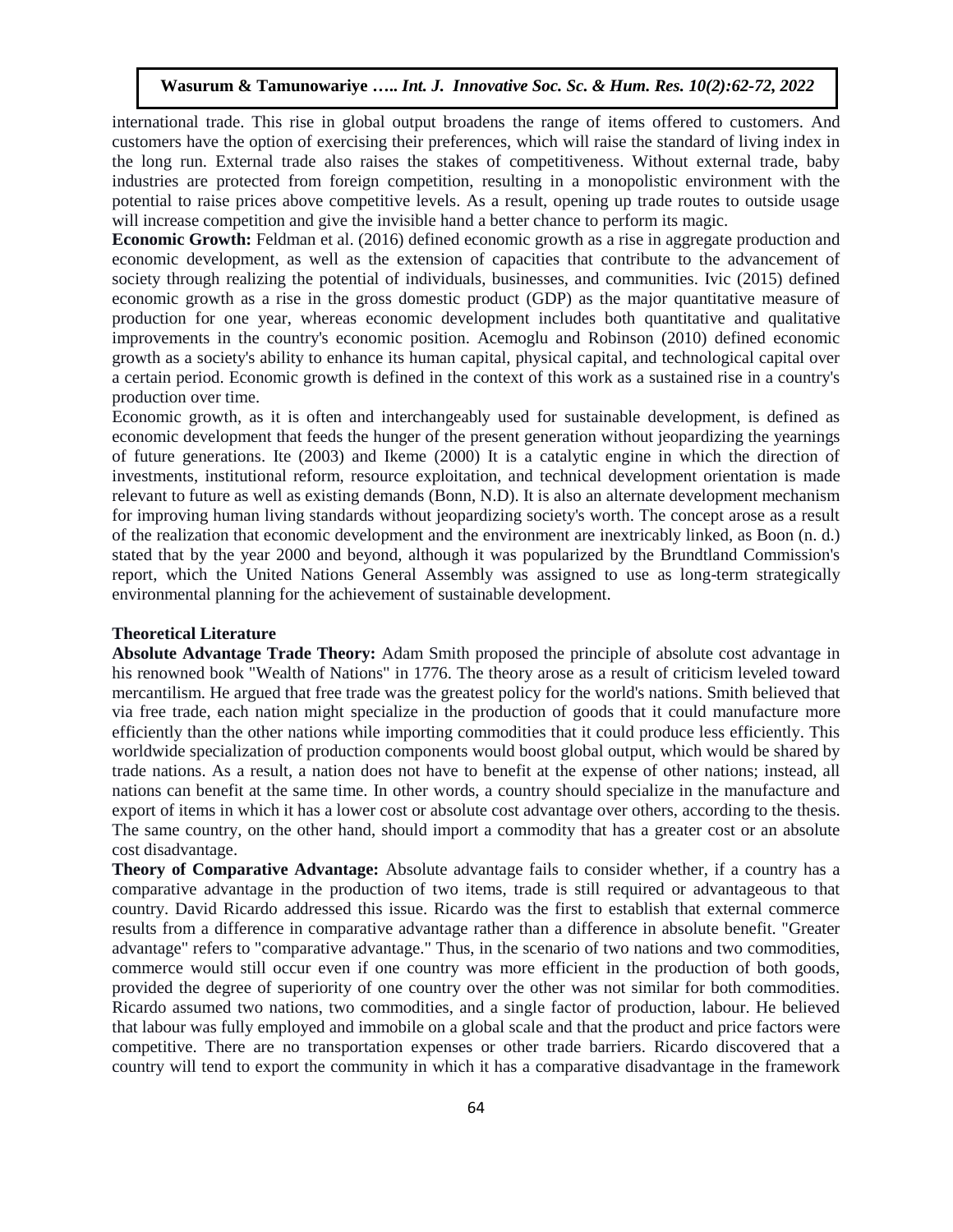of a model with two countries, two commodities, and one factor of production. Because comparable costs are the inverse of comparative advantage, the idea might be stated in terms of comparative costs.

Specifically, the theory currently implies that a country will tend to export the commodity with the lower comparative cost in production and the higher comparative cost in pre-trade isolation. The idea also believed that both nations' technological levels were constant. Different countries may employ different technologies, yet all enterprises inside one country use the same manufacturing process for each item. It is also believed that commerce is balanced and that money flows freely between states. Trade has little effect on the distribution of income inside a country.

#### **Empirical Review**

Ogbokor (2001) evaluated the macroeconomic impact of Nigerian oil exports on the Nigerian economy. He discovered that economic development reacted a used in the study using the popular OLS approach. He also discovered that a 10% increase in oil exports would result in a 5.2 percent improvement in GDP growth. He concluded that greater practical assistance should be provided to export-oriented plans.

Dollar and Kraay (2002) conducted research that supported the concept that external trade has a beneficial influence on economic growth and development by claiming that overseas trade raises domestic revenue in participating countries. This is because opening the economy to international trade allows domestic entrepreneurs to learn new methods of using or producing quality inputs more quickly and at a lower cost, thereby increasing total factor productivity, human capital accumulation, and harnessing overall national technological capacity.

Yanikkaya (2003) used panel data from 1970 to 1997 to examine the link between trade openness and economic development in over 100 industrialized and developing nations. The findings show that openness to external trade does not have a clearly defined relationship with economic growth and that trade barriers were positively significant in association with economic growth, particularly for developing countries, and that theoretical economic growth findings were inconsistent.

Baldwin (2003) convincingly shows that nations with fewer trade barriers produce faster economic development than those with more restrictive policies. Because quicker growth will eliminate poverty more quickly, impoverished countries may be able to employ external trade as a policy instrument. External trade minimizes relative price distributions, allowing activities with a comparative advantage to develop and, as a result, promote economic growth. Due to an excess of labour supply, poor nations prefer to participate in labor-intensive enterprises. Trade restrictions or barriers are connected with poorer growth rates and social welfare, and nations with greater levels of protectionism expand at a far slower rate than those with fewer trade restrictions. Tariffs represent the increased direct cost that manufacturers must endure, which may impede output and growth.

Shuichiro (2005) use the Heckscher-Ohlin-Vanek (HOV) model to analyze developed-country international commerce. He believes that, while traditional components are vital inputs in the production function, past R&D activities are critical in determining comparative advantage. As a result, the direction of trade between industrialised nations is determined by knowledge capital.

According to Oviemuno (2007), international commerce serves as a development engine in emerging nations. Using Nigeria (1960-2003) as a case study, he examines four key variables: export, import, inflation, and currency rate. The data reveals that Nigeria's export values, as well as import and inflation values, do not operate as engines of growth in Nigeria.

Akanni (2007) used the vector autoregressive (VAR) model to investigate the link between exports and economic development in Indonesia. The estimations demonstrate the importance of both exports and economic growth to the Indonesian economy. As a result, it was determined that exports and economic growth have a two-way causal structure, with exports leading to growth in the long run and growth leading to exports in the short run.

Sarkar (2007) examines the link between trade openness and economic development. The cross-country panel data research used a sample of 51 South American nations from 1981 to 2002, and it was discovered that for eleven affluent and trade-dependent countries, an increase in real growth is associated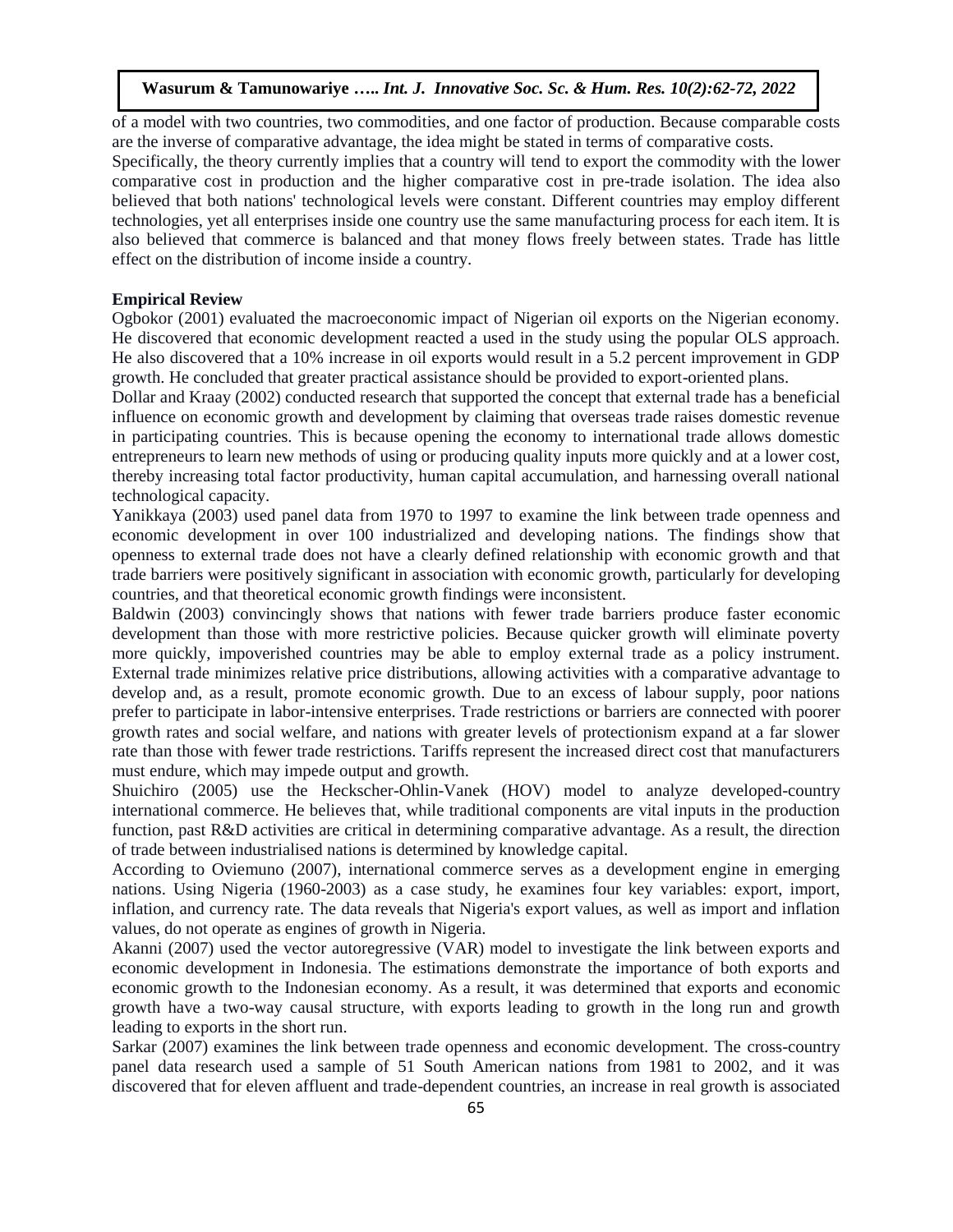with an increase in trade share. A time-series analysis of individual nation experiences reveals that, between 1961 and 2002, the majority of the countries represented in the sample, including East Asian countries, experienced no favourable long-term association between trade openness and economic development. He discovers that, based on the experiences of numerous locations and groups, only the middle-income group has a positive long-term connection.

Sun and Heshmati (2010) investigated the impact of foreign trade on China's economic growth. Using econometric and non-parametric approaches on data from 31 Chinese provinces from 2002 to 2007, they estimated that higher engagement in foreign trade helps fuel rapid economic growth in China. As a result, China's external trade volume and trade structure on technical exports has a favourable impact on China's regional outputs.

Li et al. (2010) investigated the link between East China's GDP growth and international trade from 1981 to 2008. They discovered that foreign trade is the long-term and short-term cause of GDP growth using the unit root test, co-integration analysis, and error correction model, but no evidence established that there is long-term stationary causation between import trade and GDP.

Sun and Heshmati (2010) examined productivity improvement to assess the effects of international trade on China's economic growth. Based on a 6-year balanced panel data set of 31 Chinese provinces from 2002 to 2007, both econometric and non-parametric techniques were used. The study found that growing China's engagement in global commerce helped it gain both static and dynamic benefits, resulting in rapid national economic growth. It also indicated that both international trade volume and trade structure in favour of high-tech exports had a beneficial impact on China's regional productivity.

Demetriades and Rousseau (2016) concluded that financial depth is no longer a key factor of long-run growth in their study of the non-monotonic link between financial development and economic growth. They also claimed that bank regulation and supervision had an impact on the finance-growth nexus. For that reason, it is vital to recognize that increased financial sector expansion may not necessarily be favourable to economic growth. One difficulty that these works on the non-monotonic link between financial development and economic growth all have in common is that they are done on very diverse panels (including higher, lower, middle, or low-income countries). Similarly, the current analysis reveals that the development of the financial sector in selected low-income nations is quite bad (i.e. average flow of credit to the private sector is only about 13.524 percent of the GDP).

Pradhan et al. (2017) examined the finance-growth correlations in the ASEAN area from 1991 to 2011 using four distinct proxies of financial development (banking sector development, bond market development, stock market development, and insurance sector development). Their findings reveal that in the long run, banking sector development, stock market development, bond market development, insurance market development, and per capita economic growth all cointegrated.

Estrada et al. (2018) investigated the association between financial and economic development. The study panel data was collected from 1982 to 2016 and descriptive analysis was used. According to the statistics, the region's financial systems have become deeper and more diverse since the early 1990s. A more formal econometric examination of 125 nations' panel data reveals that financial development has a large beneficial impact on growth, particularly in emerging countries. The findings also show that the influence of financial development on regional growth is not significantly different from that of other regions and that the impact has reduced since the Asian financial crisis.

# **METHODOLOGY**

## **Data Analysis and Sources of Data:**

This used secondary data (time series) from various sources which include; the Central Bank of Nigeria (CBN) Statistical Bulletin and Annual report (various issues), and world development indicators (WDI). This study adopted a quasi-experimental research design since it appeared to be the most suitable research design for social sciences performed outside the laboratory without control observation spanning the period of 1980 to 2020. The specified model is estimated with vector error correction model (VECM) and Granger causality test.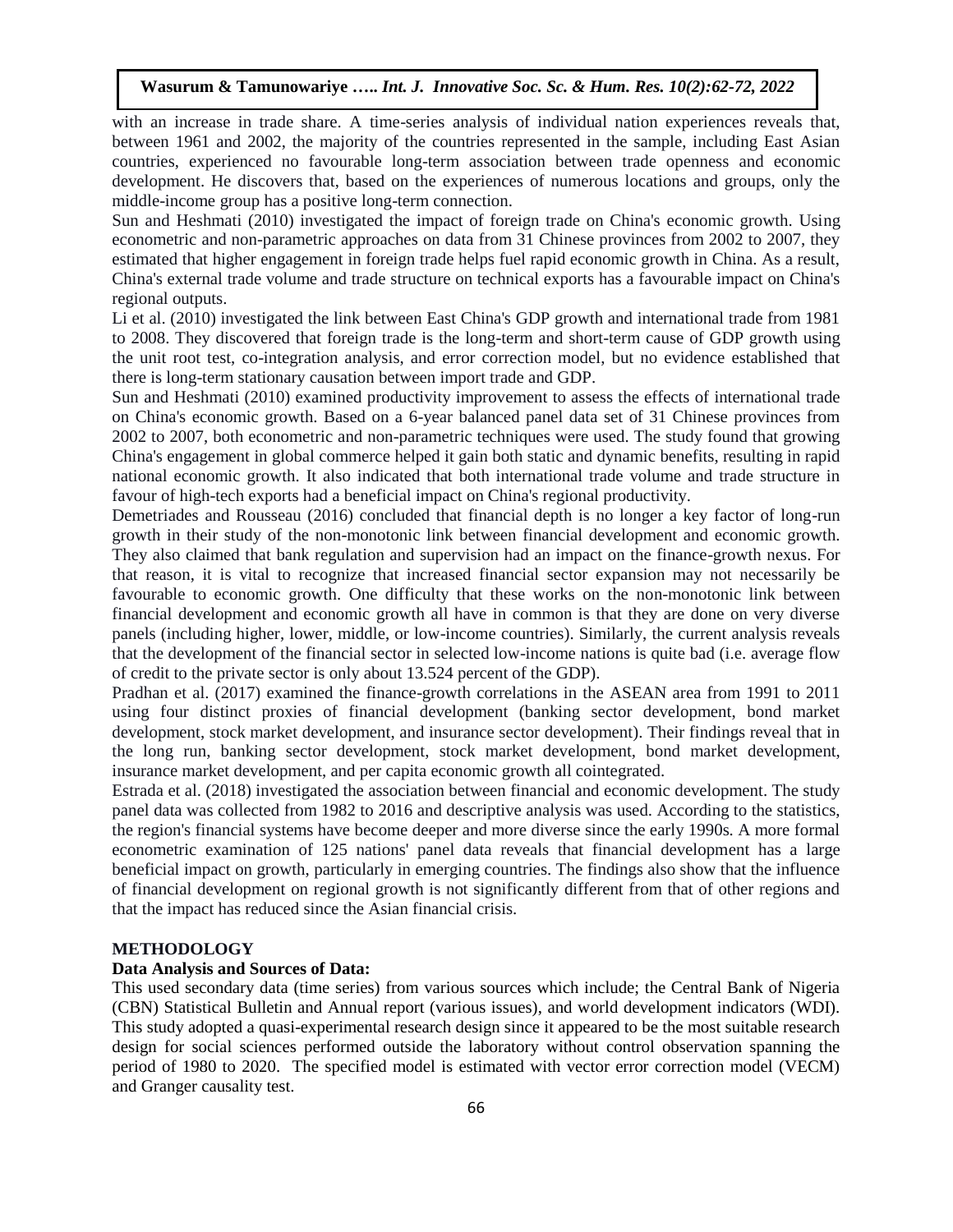3 Model Specification.

To examine the relationship between external trade, bank credit and economic growth in Nigeria, the study will adopt the modified version of Yartey (2008). The long run relationship is tested using Error Correction model. The general econometric model used in the study is as follows:

 $Y = f(Yt-1, M, T)$ Whereas the functional and econometric representation of our model will be estimated as thus: PCI= f(EXP, IMP, CPS)  $PCI = \alpha 0 + \beta_1 EXPt + \beta_2 IMPt + \beta_3 CPSt + \mu t$ Where: PCI= Per capital Income EXP= Export Output IMP= Import Output CPS= Credit to Private Sectors μt=Error term  $β_1 - β_3$ <sub>2</sub>.

# **Stationarity Test. Unit Root Result (ADF)**

| <b>Variables</b> | <b>Level</b>                      |              | <b>First Difference</b> | Order           |      |
|------------------|-----------------------------------|--------------|-------------------------|-----------------|------|
|                  | <b>T-Stat.</b><br><b>Critical</b> |              | <b>T.Stat.</b>          | <b>Critical</b> |      |
|                  |                                   | <b>Value</b> |                         | <b>Value</b>    |      |
| <b>EXP</b>       | $-2.067300$                       | $-2.91145$   | $-5.790388$             | $-2.941145$     | 1(1) |
| <b>IMP</b>       | $-2.451033$                       | $-2.938987$  | $-5.471718$             | $-2.945842$     | 1(1) |
| <b>CPS</b>       | $-1.142159$                       | $-2.945842$  | $-5.827536$             | $-2.945842$     | 1(1) |
| <b>LNPCI</b>     | $-0.883790$                       | $-2.943427$  | $-4.074433$             | $-2.941145$     | 1(1) |

**Sourced: Compilation from EViews 10.05**

A close look at the output shows that all the series became stationary after first differencing. This means that they were not reverting to their mean values. Hence, the series in the model were all integrated at order one 1(1). Given the above, we now proceed to estimate the Johansen cointegration test. The outcome of the Johansen test will enable us to ascertain the presence or otherwise of a long-run cointegrating relationship among the series in the model.

| <b>Johansen Cointegration Result</b>          |                    |                       |            |                       |  |  |  |
|-----------------------------------------------|--------------------|-----------------------|------------|-----------------------|--|--|--|
| <b>Hypothesis</b>                             | <b>Trace Stat.</b> | <b>Critical value</b> | Max. Eigen | <b>Critical Value</b> |  |  |  |
| (No. of                                       |                    |                       |            |                       |  |  |  |
| None                                          | 107.2588           | 95.75366              | 42.87586   | 40.07757              |  |  |  |
| At most 1                                     | 64.38295           | 69.81889              | 26.22564   | 33.87687              |  |  |  |
| At most 2                                     | 38.15731           | 47.85613              | 19.75898   | 27.58434              |  |  |  |
| At most 3                                     | 18.39833           | 29.79707              | 11.56845   | 21.13162              |  |  |  |
| <b>Sourced: Compilation from EViews 10.05</b> |                    |                       |            |                       |  |  |  |

The presence of one cointegrating equation among the series in the model is demonstrated by the Johansen cointegration output. The fact that the trace statistic and the max-Eigen value are bigger than their critical values supports this claim. 107.2588 and 42.87586, in particular, are higher than 95.75366 and 40.07757. As a result, the presence of one cointegrating equation is justified. This suggests that in the long run, there will be convergence. Hence, the null hypothesis of no long-run cointegration connection is rejected, whilst the alternative hypothesis is accepted.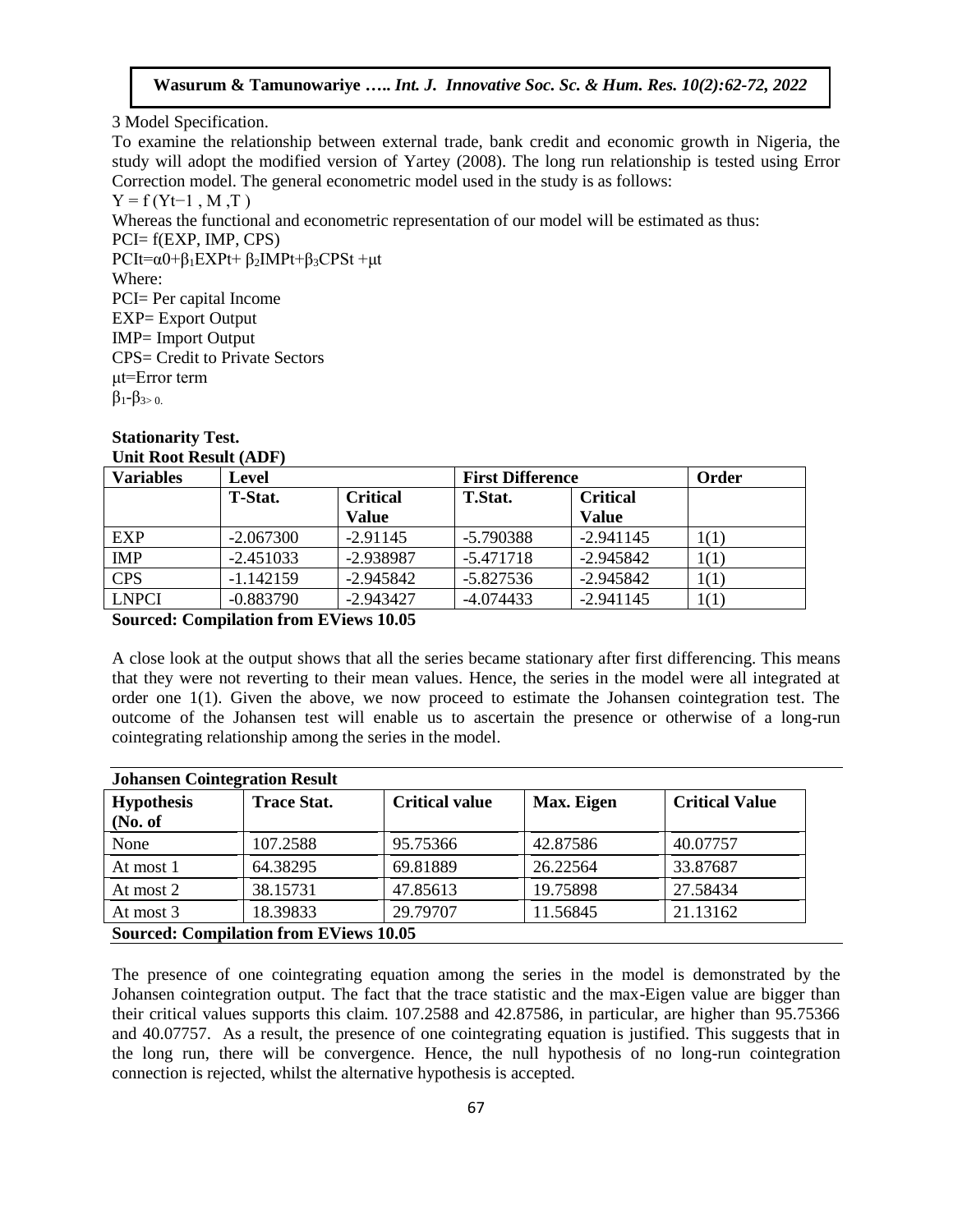**Wasurum & Tamunowariye …..** *Int. J. Innovative Soc. Sc. & Hum. Res. 10(2):62-72, 2022*

| vector error Correction Mechanism |                    |                  |              |  |  |  |  |
|-----------------------------------|--------------------|------------------|--------------|--|--|--|--|
| <b>Variables</b>                  | <b>Coefficient</b> | <b>St. Error</b> | t-statistics |  |  |  |  |
| C                                 | 40.56086           | 16.3103          | 2.48682      |  |  |  |  |
| $D(LNPCI(-1))$                    | $-0.126526$        | 0.22125          | $-0.57186$   |  |  |  |  |
| $D(LNPCI(-2))$                    | 0.412260           | 0.19671          | 2.09577      |  |  |  |  |
| $D(LNEXP(-1))$                    | 40.10436           | (12.0796)        | [3.32001]    |  |  |  |  |
| $D(LNEXP(-2))$                    | 14.46492           | 11.9454          | 1.21092      |  |  |  |  |
| $D(LNIMP(-1))$                    | 0.483126           | 0.21682          | 2.22825      |  |  |  |  |
| $D(LNIMP(-2))$                    | 4.431046           | 3.72766          | 1.18869      |  |  |  |  |
| $D(LNCPS(-1))$                    | 0.483126           | 0.21682          | 2.22825      |  |  |  |  |
| $D(LNCPS(-2))$                    | 7.118404           | 7.71661          | 0.92248      |  |  |  |  |
| $Ecm(-1)$                         | $-0.138259$        | 0.38880          | $-2.81213$   |  |  |  |  |
| R-squared                         | 0.788853           |                  |              |  |  |  |  |
| Adj. R-squared                    | 0.599943           |                  |              |  |  |  |  |
| Sum sq. resids                    | 96762.76           |                  |              |  |  |  |  |
| S.E. equation                     | 64.86198           |                  |              |  |  |  |  |
| F-statistic                       | 1.692061           |                  |              |  |  |  |  |
| Log likelihood                    | -198.0791          |                  |              |  |  |  |  |
| Akaike AIC                        | 11.46373           |                  |              |  |  |  |  |
| Schwarz SC                        | 12.07327           |                  |              |  |  |  |  |
| Mean dependent                    | 27.02703           |                  |              |  |  |  |  |
| S.D. dependent                    | 72.51532           |                  |              |  |  |  |  |

|  | <b>Vector Error Correction Mechanism</b> |
|--|------------------------------------------|
|--|------------------------------------------|

**Sourced: Compilation from EViews 10.05**

The R-Square value of 78 percent indicated that the estimation has a good fit, while the adjusted R-Square value of 0.599943 indicates that approximately 59 percent of the changes in per capita income are caused by the combined efforts of variables in the model, while the remaining 40 percent are externally determined by variables outside the model. The error correction term has a normal sign (-) and is statistically significant since the t-statistic value of -2.81213 is larger than 2. As a result, the historical disequilibrium will be corrected at a rate of 13% every year. This also suggests that if the findings of this study are used in policymaking, it will take  $(100/13) = 7.69$  years and about seven years and nearly seven months to restore complete equilibrium. Furthermore, the first year lag value of the dependent variable LND(LNPCI(-1)) reduces per capita income, but this is not statistically significant because the t-statistic value of 0.57186 is less than the threshold 2. As a result, we contend that prior per capita income values in the first year have no influence on per capita income in the short term. In contrast, there is a positive and statistically significant association between the dependent variable's second year past value (PCI(-2)) and its short-run value. As a result, in the business world, a rise in the second year past value of per capita income (PCI) will result in a 0.412260 variance in per capita income, everything else being equal. This means that in the business world, per capita income has an inconsistent impact on itself. Export trade (EXP(-1)) has a positive influence on per capita income (PCI), and this effect is statistically significant since the calculated t-statistic value of 3.32001 is larger than the 2 threshold. As a result, a percentage rise in the one-year lag value of export trade in a business circle will result in a 40.10436 percent change in per capita income in the business circle, everything else being equal. The first-year lag of import trade has a positive effect on per capita income and is statistically significant since the calculated t-statistic value of 2.22825 exceeds the threshold of 2. As a result, an increase in import trade will result in an annual gain in per capita income of 48.3126 percent. This indicates that import trade in Nigeria benefits from the positive causality induced by import trade. This result is consistent with theoretical predictions, yet it goes counter to long-run causality. As a result, we contend that the influence of import trade on per capita income is more pronounced in the short term than in the long run. The second year past value of import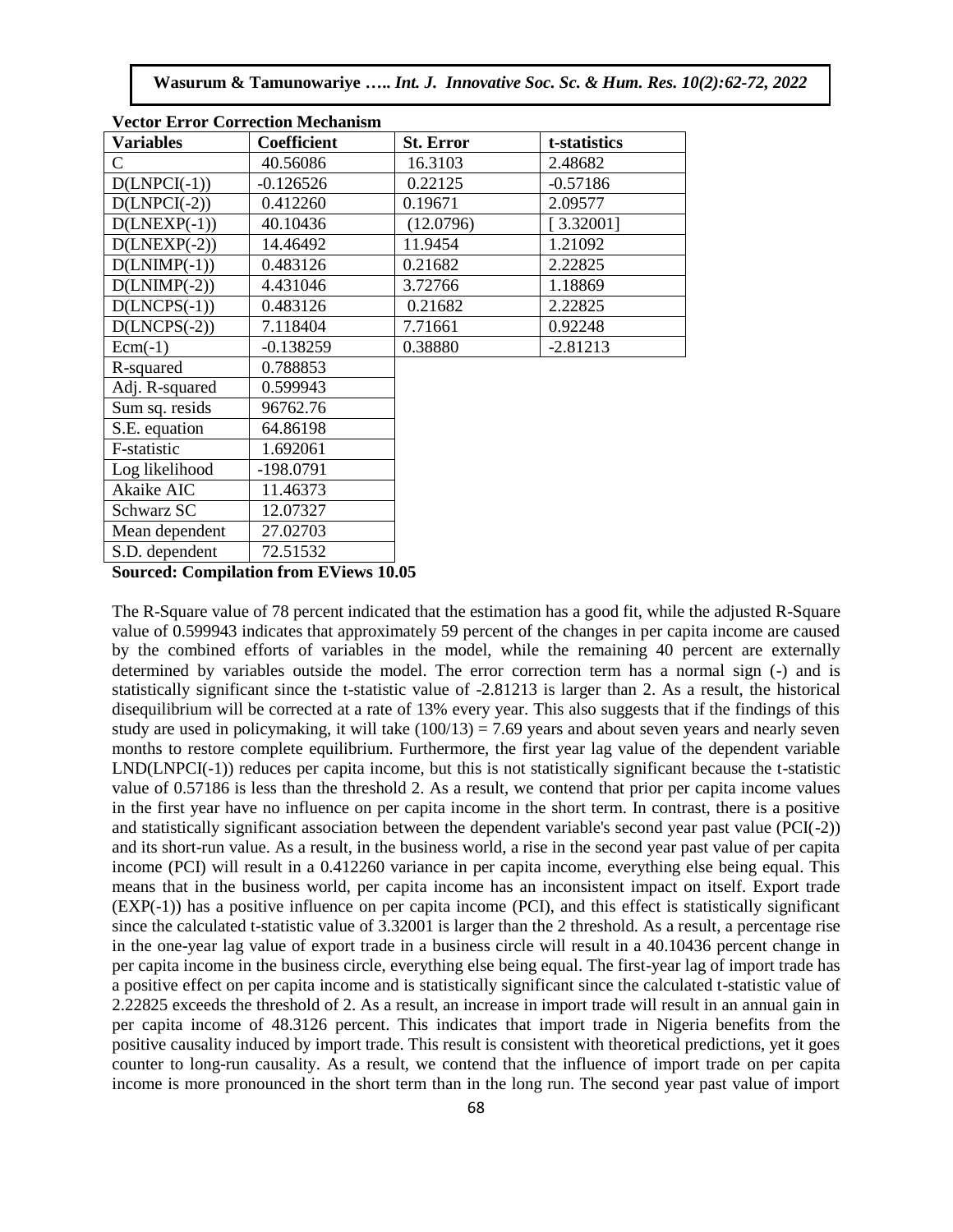trade, on the other hand, has a positive but insignificant influence on capita income. As a result, we find that the second-year lag in import trade has no effect on per capita income in the business circle.

The coefficient 0.483126 of credit to the private sector (CPS) has a positive influence on per capita income (PCI) in the short run/business cycle, and it is statistically significant since the calculated tstatistic value of 2.22825 is more than the threshold of 2. As a result, an increase in credit availability to the private sector (CPS) in Nigeria will result in a 48 percent rise in per capita income, everything else being equal. This indicates that when credit to the private sector (CPS) improves by 1%, per capita income rises by 48%. The explanation is consistent with the long-run effect and supports theoretical expectation. This suggests that bank credit has a consistent positive influence on Nigeria's per capita income/economic growth. The second year delayed value of credit to the private sector (CPS) has a positive influence on per capita income, but it is not statistically significant since the t-statistic value of 0.92248 is less than the 2 threshold.

| Null Hypothesis:                          | Obs | F-Statistic Prob. |        |
|-------------------------------------------|-----|-------------------|--------|
| <b>LNEXP</b> does not Granger Cause LNPCI | 38  | 5.96599           | 0.0454 |
| <b>LNPCI</b> does not Granger Cause LNEXP |     | 5.00052           | 0.0435 |
| LNIMP does not Granger Cause LNPCI        | 38  | 1.19641           | 0.3150 |
| <b>LNPCI</b> does not Granger Cause LNIMP |     | 1.13341           | 0.3341 |
| <b>LNCPS</b> does not Granger Cause LNPCI | 38  | 1.60882           | 0.2154 |
| <b>LNPCI</b> does not Granger Cause LNCPS |     | 5.31155           | 0.0100 |
| LNIMP does not Granger Cause LNEXP        | 38  | 1.50653           | 0.2365 |
| <b>LNEXP</b> does not Granger Cause LNIMP |     | 4.18615           | 0.0240 |
| <b>LNCPS</b> does not Granger Cause LNEXP | 38  | 0.39480           | 0.6770 |
| <b>LNEXP</b> does not Granger Cause LNCPS |     | 1.70554           | 0.1973 |
|                                           |     |                   |        |
| <b>LNCPS</b> does not Granger Cause LNIMP | 38  | 1.13599           | 0.3333 |
| <b>LNIMP</b> does not Granger Cause LNCPS |     | 0.60613           | 0.5514 |

## **Granger Causality Result**

## **Sourced: Compilation from EViews 10.05**

A granger causality exists between export and per capita income, and between per capita income and export. This means that there is bidirectional causation in the link between exports and per capita income. As a result, an increase in export trade increased per capita income by 5.96599 percent, while an increase in per capita income stimulated export trade by 5.00052 percent. Furthermore, a one-way Granger causation runs by 5.31155 percent annually from per capita income (PCI) to credit to the private sector (CPS). All else being equal, an increase in per capita income increases credit availability to the private sector by 5.31155 percent.

Finally, among the explanatory factors, Granger causality runs by 4.18615 from export trade to import. If all else remains constant, an increase in export commerce will produce an increase in import trade of 4.18615 percent.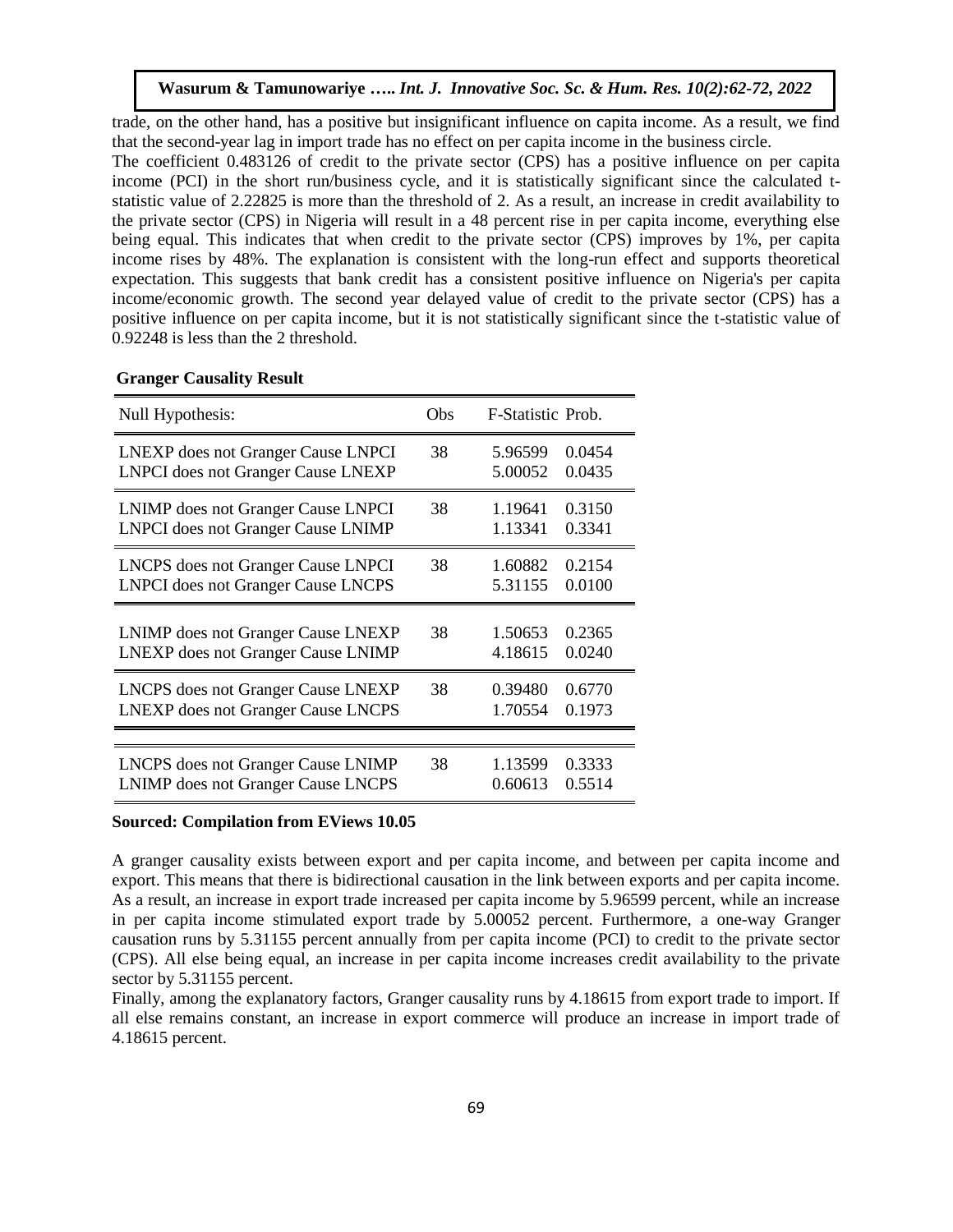| LNEXP     | I NIMP    | <b>LNCPS</b> |                                                                       |
|-----------|-----------|--------------|-----------------------------------------------------------------------|
| 45.95570  | 4.704639  | -113.7777    |                                                                       |
| (17.9073) | (10.5460) | (17.6310)    |                                                                       |
|           |           |              |                                                                       |
| 2.56631   | 0.44610   | 6.45327      |                                                                       |
|           | $\cdots$  | ----         | Normalized cointegrating coefficients (standard error in parentheses) |

## **Sourced: Compilation from EViews 10.05**

According to the normalized cointegrating equation, the export coefficient of 45.95570 reduces per capita income (PCI) and is statistically significant since the derived t-statistic value of 2.56631 is more than the threshold of 2. As a result, a rise in exporting will result in a 45 percent gain in per capita income in the long term, all else being equal. This indicates that an increase in the amount of money derived through exports might result in a decrease in overall production in Nigeria. This viewpoint contradicts economic theory. According to economic theory, increased commerce will boost efficiency and proficiency by stimulating competition. In the long run, this will increase output. The reasons for this type of connection may be related to the deficit caused by Nigeria's export trade. Nigeria's export trade appears to be relatively low or confined to the sale of basic raw resources, attracting little foreign cash into the nation. These changes might be attributed to Nigeria's low capital creation, insufficient technological expertise, labor-intensive means of production, and inadequate social infrastructure. As a result, we contend that an increase in exports produces a decrease in per capita income in Nigeria.

In the long term, the import coefficient of 4.704639 has a negative impact on Nigerian per capita income, but it is not statistically significant because the computed t-statistic value of 0.44610 is less than the threshold of 2. This means that importation is not a significant determinant of Nigerian economic growth, or that an increase in the volume of import trade has little impact on Nigerian economic growth. Despite its insignificance, this outcome contradicts theoretical expectations. Increased commerce, according to economic theory, leads to specialization and competitiveness. There is a propensity for enterprises to enhance their production technique in the presence of competitiveness, which will boost productivity in the long run. Because they are missing in Nigeria, it is projected that import trade would have little longterm impact on per capita income. On the other hand, what was imported into the nation may not have added value to production throughout the study period.

In the long term, the -113.7777 coefficient of credit to the private sector as a proxy for financial development has a positive influence on per capita income and is statistically significant since the tstatistical value of 6.45327 is more than the threshold 2 limit. As a result, a change in CPS will, all else being equal, result in a 113 Unit change in per capita income. This presentation is consistent with theoretical expectations. When the savings-investment link becomes obvious, it is predicted that an increase in the loanable fund will boost investment. In the long run, it will lead to an increase in output. As a result, this might be the cause for Nigeria's observed economic development over the research period.

## **Post Estimation Tests**

| <b>Normally</b><br>Test | <b>Skewness</b> | <b>Probability</b> | <b>Kurtosis</b><br>value | Probability<br>value | Jarqua<br>Bera stat. | Probability<br>value |
|-------------------------|-----------------|--------------------|--------------------------|----------------------|----------------------|----------------------|
|                         | 4.321215        | 0.6333             | 7.858477                 | 0.2487               | 12.17969             | 0.4314               |

**Sourced: Compilation from EViews 10.05**

The post estimation test is important since it validates the "BLUE" feature of the estimate equation. This claim is based on the fact that the serial correlation test probability values are more than 0.05. Finally, the joint VEC-Residual heteroskedasticity test reveals that the probability values of the estimated skewness,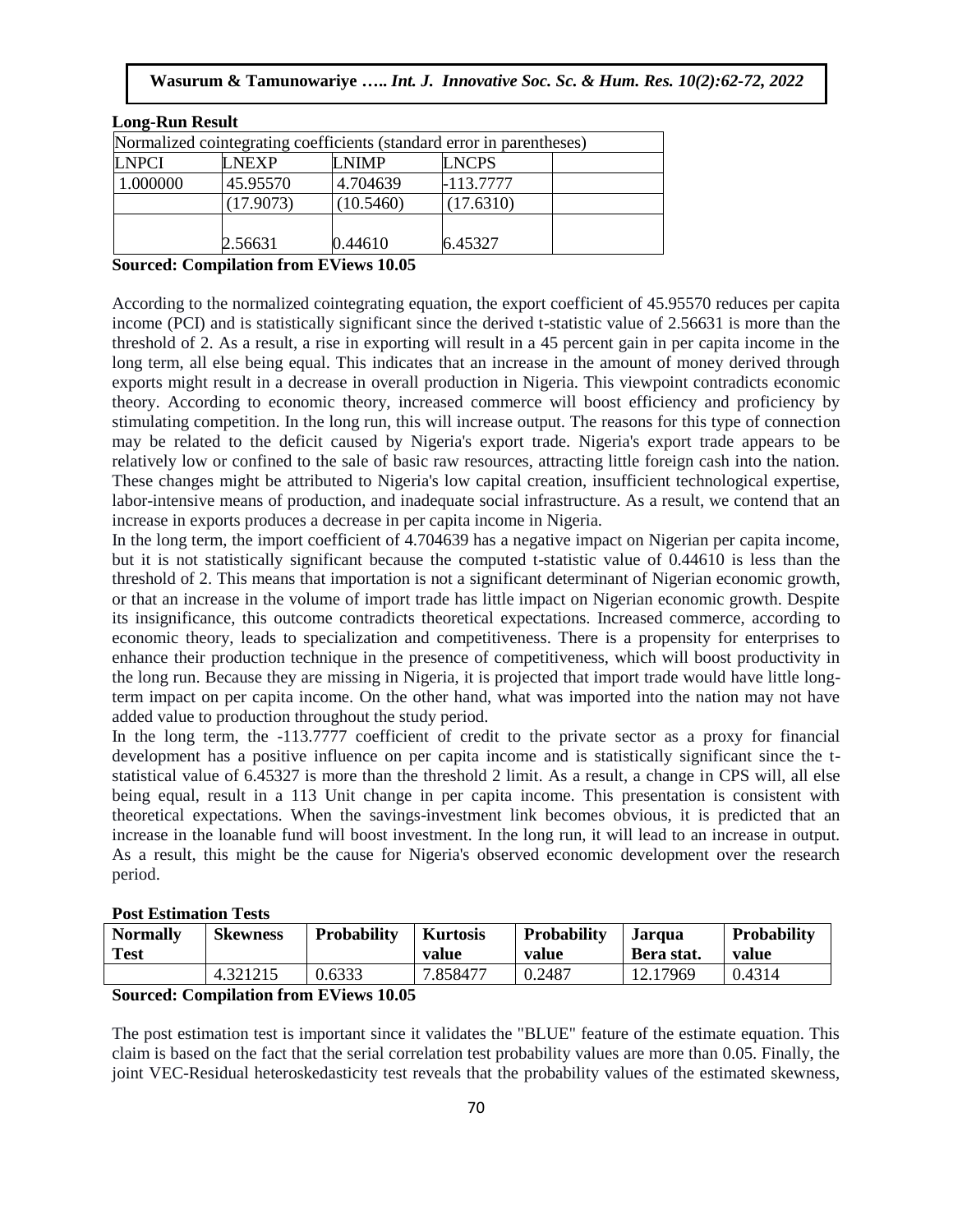kurtosis, and jarque-bera statistic are 0.6333, 0.2487, and 0.4314, respectively, which are greater than the 0.05 threshold. As a result, we infer that the residual contains homoskedasticity. As a result, we conclude that the calculated equation does not contradict the fundamental principle of classical linear regression. According to the study on the effect of external trade on economic growth, external trade reduces economic growth in the long run but promotes economic growth in the business circle.

#### **REFERENCES**

- Abebefe, H. A. (1995). *The Structure of Nigeria's external trade*. [https://www.scirp.org/\(S\(i43dyn45teexjx455qlt3d2q\)\)/reference/ReferencesPapers.aspx?Refer](https://www.scirp.org/(S(i43dyn45teexjx455qlt3d2q))/reference/ReferencesPapers.aspx?ReferenceID=1140550) [enceID=1140550](https://www.scirp.org/(S(i43dyn45teexjx455qlt3d2q))/reference/ReferencesPapers.aspx?ReferenceID=1140550)
- Acemoglu, D. (2009). *Introduction to modern economic growth.* [https://press.princeton.edu/books/hardcover/9780691132921/introduction-to-modern](https://press.princeton.edu/books/hardcover/9780691132921/introduction-to-modern-economic-growth)[economic-growth](https://press.princeton.edu/books/hardcover/9780691132921/introduction-to-modern-economic-growth)

Adedeji, S. (2006). *Writing and research proposal in G.O.* edu.uI.ng/so Adedeji

- Akanni, O.P. (2007). *Oil wealth and economic growth in oil exporting countries, AERC Research paper 170.* [https://aercafrica.org/wp-content/uploads/2018/07/RP\\_170.pdf](https://aercafrica.org/wp-content/uploads/2018/07/RP_170.pdf)
- Appleyard, D. R., Field, A.J. & Cobb. S.L. (2010). International economics, 7th edn., McGrew Hill, Singapore.
- Baldwin, R. E. (2003). *Openness and growth: What's the empirical relationship?* NBER Working Paper Number 9576. National Bureau of Economic Research, Cambridge, Massachusetts. March. <http://www.nber.org/papers/w9578>
- Boon, E. K. (n.d.). *An overview of sustainable development in Africa.* Regional Sustainable Development Review, 1[. http://www.eolss.net/sample-chapters/c16/E1-48.pdf](http://www.eolss.net/sample-chapters/c16/E1-48.pdf)
- Demetriades, P.O.,& Rousseau, P.L. (2016). *The changing face of financial development. economics letters. 141*, 87–90.10.1016/j.econlet.2016.02.009
- Dollar, D., & Kraay, A. (2002). *Trade, growth, and poverty*.<http://www.jstor.org/stable/3590109>
- Estrada, G. B. & Park, D. R. (2018). Arief, financial development, financial openness, and economic growth. *Asian Development Bank Economics Working Paper Series*.
- Feldman, M. & Storper, M.. (2018). *Economic growth and economic development: Geographical dimensions, definition, and disparities.* [https://10.1093/oxfordhb/9780198755609.013.13.](https://10.0.4.69/oxfordhb/9780198755609.013.13)
- Frankel, J. A. & Romer, D. (1999). Does trade cause growth?" *American Economic Review*, 89(9), 379- 399.<http://dx.doi.org/10.1257/aer.89.3.379>
- Ikeme, J. (2000). *Sustainable development, globalization and Africa: Plugging the holes*. Africa Economic Analysis, Environmental Change Unit, University of Oxford, United Kingdom
- Ingram, J. C. & Robert M. D. (1993). *International economics,* 3rd ed. New York: John Wiley & Sons, Inc.
- Ite, U. E. (2003). Sustainable African development: Issues and Challenges for the 21st Century"
- Ivic, M. M. (2015). Economic growth and development. *Journal of Process Management – New Technologies, International,* 3(1), 55–62.
- Kehinde, A., Jubril, A., Felix, A. & Edun, F. (2012). Foreign trade and economic growth in Nigeria: An Empirical Analysis. *American Academic & Scholarly Research Journal.*
- Li, Y., Chen, Z. & San, C. (2010). *Research on the relationship between foreign trade and the GDP growth of East China*—Empirical Analysis Based on Causality. Modern Economy. [http://10.4236/me.2010.12012.](http://10.0.16.140/me.2010.12012)
- Nabine, D. (2009). *The impact of Chinese investment and trade on Nigeria economic growth*. Africa Trade Policy Centre work in progress No. 77, Economic Commission of Africa, Addis Ababa. [https://hdl.handle.net/10855/4157"](https://hdl.handle.net/10855/4157)
- Ogbokor, C. (2001). *Oil and economic growth: An econometric analysis..* https://www.researchgate.net/publication/277070697 Oil and economic growth An econo metric analysis